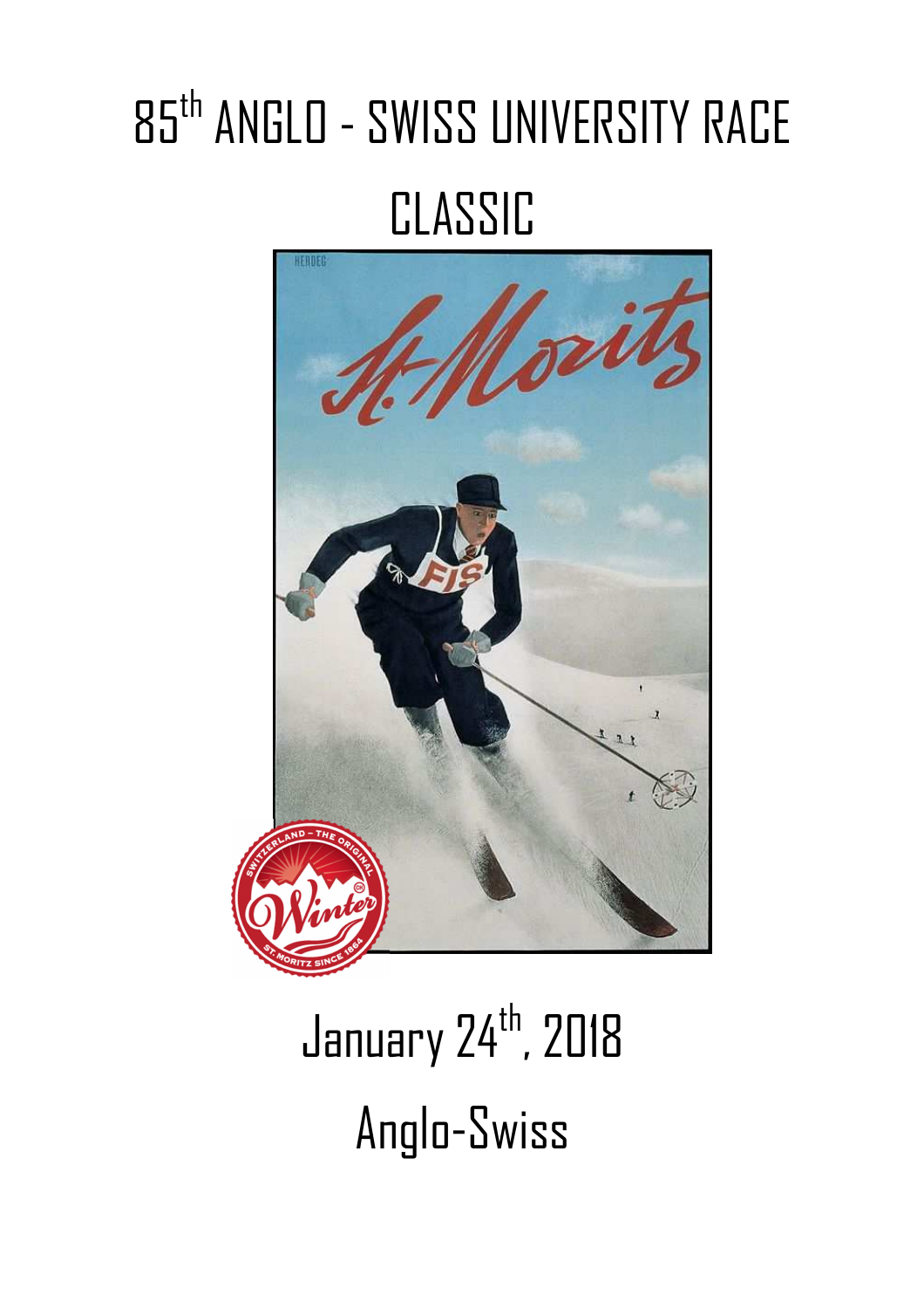



85<sup>th</sup> Anglo - Swiss University Race

## **Result List Giant Slalom – Classic**

## **January 24th, 2018**

### **Race Committee:** Technical Dates:

| <b>Chief of race:</b>   | <b>BERTHOD Martin</b>   | <b>Course:</b>        | Muntanella      |
|-------------------------|-------------------------|-----------------------|-----------------|
| <b>Chief of course:</b> | <b>HAWRANKE Stephan</b> | Lenght:               | 1013 m          |
| <b>Start referee:</b>   | <b>WEGMANN Nico</b>     | <b>Vertical drop:</b> | $310 \text{ m}$ |
| <b>Finish referee:</b>  | <b>ALDER Serge</b>      | <b>Starting Time:</b> | 09.30 a.m.      |
| <b>Course setter:</b>   | <b>ZELLER Tiziano</b>   |                       |                 |
| <b>Calculation:</b>     | <b>ALDER Serge</b>      |                       |                 |
|                         |                         |                       |                 |

| Weather: sunny |  |
|----------------|--|
|----------------|--|

 $\overline{\phantom{a}}$ 

Temperature: -5 Snow: soft

| CI | St-<br>No  | Name      | Surname       | Year | $1^{\rm st}$<br>run | 2 <sup>nd</sup><br>run | <b>Best</b><br>time |
|----|------------|-----------|---------------|------|---------------------|------------------------|---------------------|
|    | Category 1 |           |               |      |                     |                        |                     |
| 1. | 14         | Schmid    | Gregor        | 1958 | 1:04.83             | 1:06.85                | 1:04.83             |
| 2. | 13         | Wagner    | Ivan          | 1948 | 1:08.78             | 1:10.76                | 1:08.78             |
|    | Category 2 |           |               |      |                     |                        |                     |
| 1. | 16         | Almer     | Thomas        | 1971 | 53.27               | 53.63                  | 53.27               |
| 2. | 21         | Nater     | Christoph     | 1980 | 53.97               | 54.91                  | 53.97               |
| 3. | 15         | Almer     | <b>Markus</b> | 1967 | 57.37               | 57.40                  | 57.37               |
| 4. | 19         | Kessler   | Tom           | 1981 | 59.41               | 57.48                  | 57.48               |
| 5. | 18         | Choffat   | Patrice       | 1980 | 1:00.55             | 1:00.01                | 1:00.01             |
| 6. | 17         | MacDonald | Alasdair      | 1979 | <b>DNF</b>          | 1:08.20                | 1:08.20             |